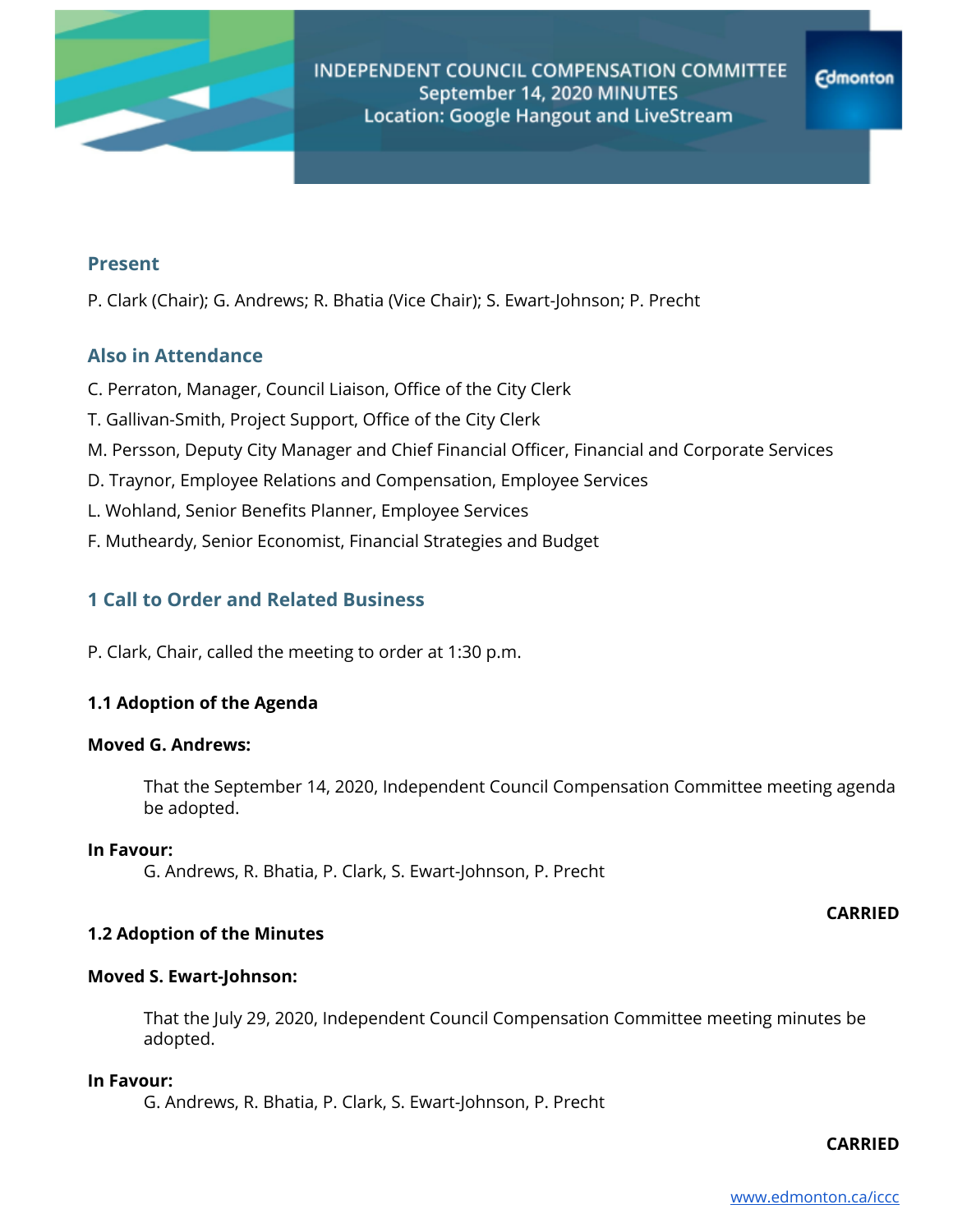

# **2 Reports**

## **2.1 Financial & Corporate Services - Budget Update**

M. Persson, Financial and Corporate Services, made a presentation and answered the Committee's questions.

## **Moved S. Ewart-Johnson:**

That the Committee meet in private pursuant to section 24(1)(a) of the *Freedom of Information and Protection of Privacy Act*.

#### **In Favour:**

G. Andrews, R. Bhatia, P. Clark, S. Ewart-Johnson, P. Precht

The Committee met in private at 1:59 pm.

## **2.2 Collective Bargaining Update**

#### **Moved G. Andrews:**

That the Committee meet in public.

### **In Favour:**

G. Andrews, R. Bhatia, P. Clark, S. Ewart-Johnson, P. Precht

The Committee met in public at 2:21 pm.

## **2.3 Alberta Average Weekly Earnings (AWE) - Projected ranges for 2021 Adjustment in Council Compensation**

F. Mutheardy, Financial Strategies and Budget, answered the committee's questions.

### **Moved S. Ewart-Johnson:**

That the Committee meet in private pursuant to section 24(1)(a) of the *Freedom of Information and Protection of Privacy Act*.

#### **In Favour:**

G. Andrews, R. Bhatia, P. Clark, S. Ewart-Johnson, P. Precht

## **CARRIED**

**CARRIED**